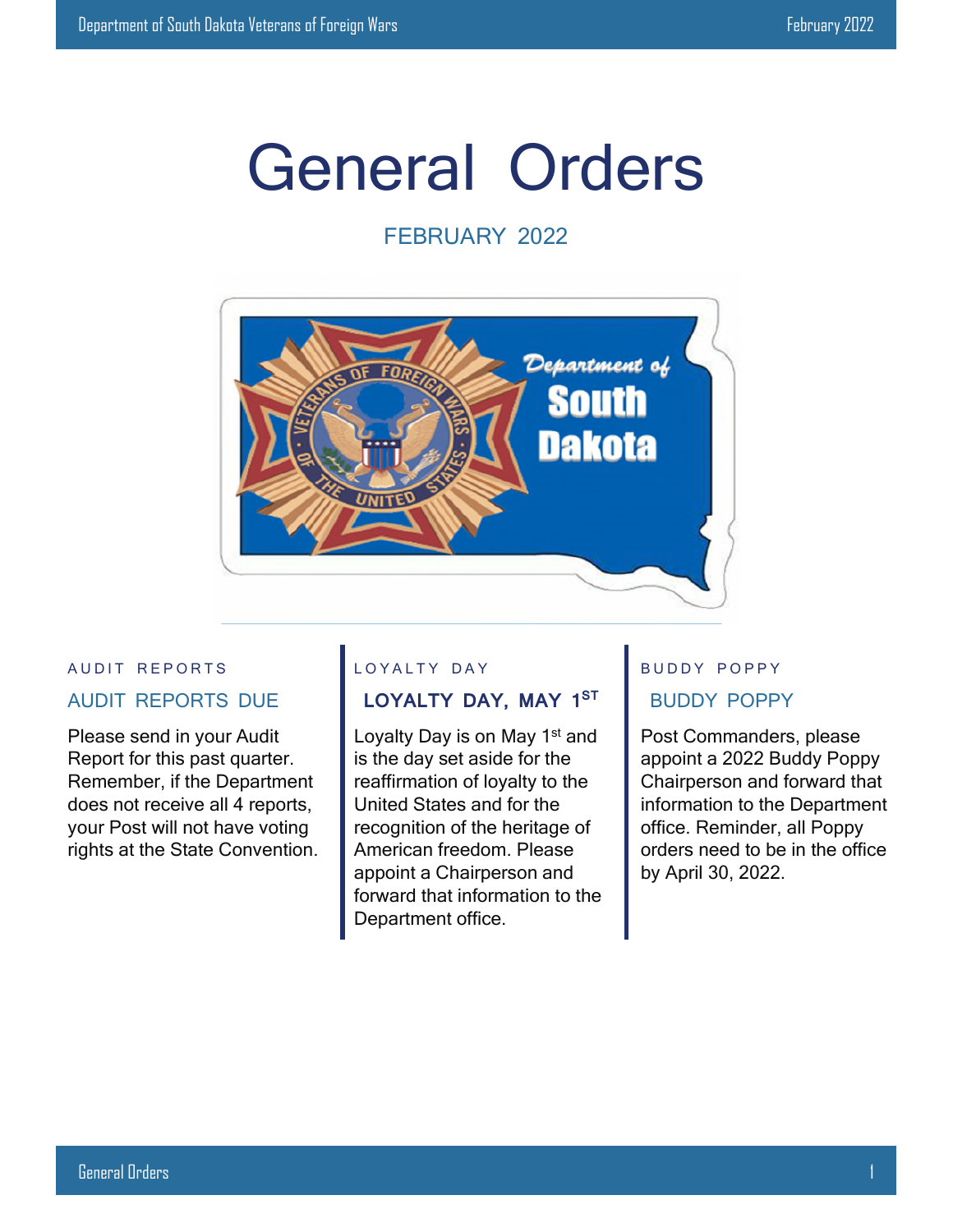

# MEMBERSHIP RENEWED?

Have you paid your 2021 Membership Dues yet? Members are reminded that their annual membership in the Veterans of Foreign Wars may have expired December 31, 2021. All Officers are encouraged to make every effort to renew the Annual Members Let's get this state to 100% in membership.

# Department VOD, PP, & Teacher Winners

Congratulations to the Department of South Dakota VFW Voice of Democracy 2022 Winner, Kathryn Doom from Post #7319, Wagner in District #7! She is in the running as a National Winner. Good luck, Kathryn! Her essay is attached at the back of these orders for your viewing.

Patriot's Pen 2022 1st Place Winner is Regina Stoeser from Post # 3164, Canton in District # 1! Attached is the essay at the back of these orders for your viewing.

Teacher Award 2022 1<sup>st</sup> Place Winner is Megan Baule from Post #17, Aberdeen in District #6!

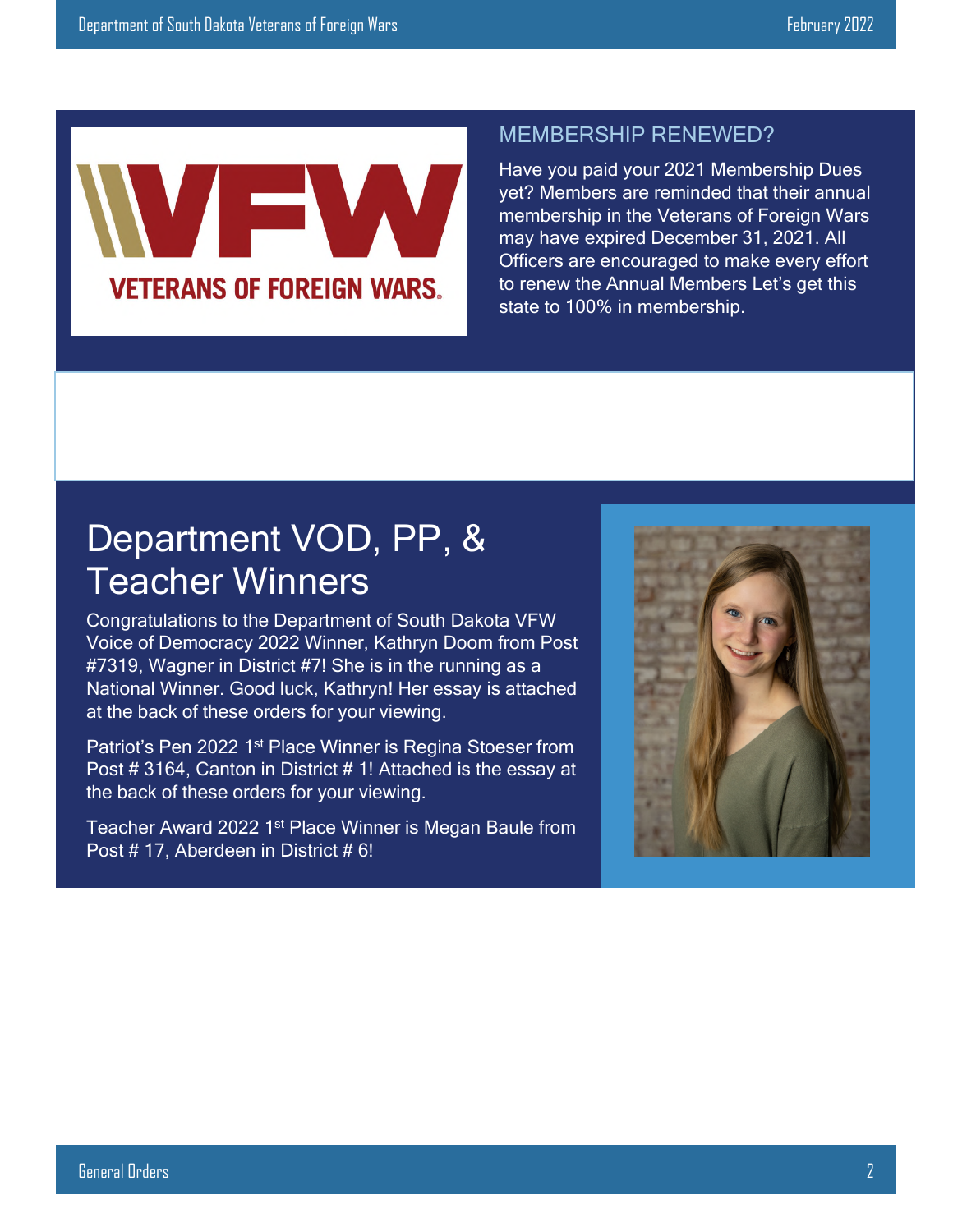#### DEPARTMENT CONVENTION

STATE CONVENTION

The 2022 Department Convention will be held June 9th through the 12<sup>t,</sup> 2022 in Mitchell, South Dakota.

There are rooms booked at the Kelly Inn and Super 8 Motel in Mitchell. The room rate for Kelly Inn is \$130/night and Super 8 Motel is \$79/night. The Convention will be held at the 4-H Fair Grounds in Mitchell.

Look in the next General Orders for the Agenda and Registration.

# IRS FORM 990

Posts that have tax exemption status need to answer questions on pages 1, 2, and 3 of IRS Form 990. This MUST be filed by the  $15<sup>th</sup>$  day of the  $5<sup>th</sup>$  month following the close of the fiscal year. Please forward a copy of this IRS Form 990 to the Department office for tracking.

Posts should have already sent in their Special Olympics donations. However, if you have not, please get that in as soon as possible. The Special Olympics Games are being held in May and the Department wants to present our Donation to them at such time.



**Special Olumpics** South Dakota

#### COMMANDER / PRESIDENT RAFFLE

COMMANDER SPECIAL PROJECT

At this point, there has been a stand still with the Commander's Special Project Raffle. We still have plenty of opportunity to sell these raffle tickets for DTOM 22/0 – Don't Tread On Me.

The 22 stands for the recognized average of 22 Veterans per day being killed by suicide. Th 0 represents the number they would like to strive for. They are a horse farm that is working towards building up the families and support persons to help our Heroes find their purpose again.

Please clink the link to check out their website.

https://dtom220.org/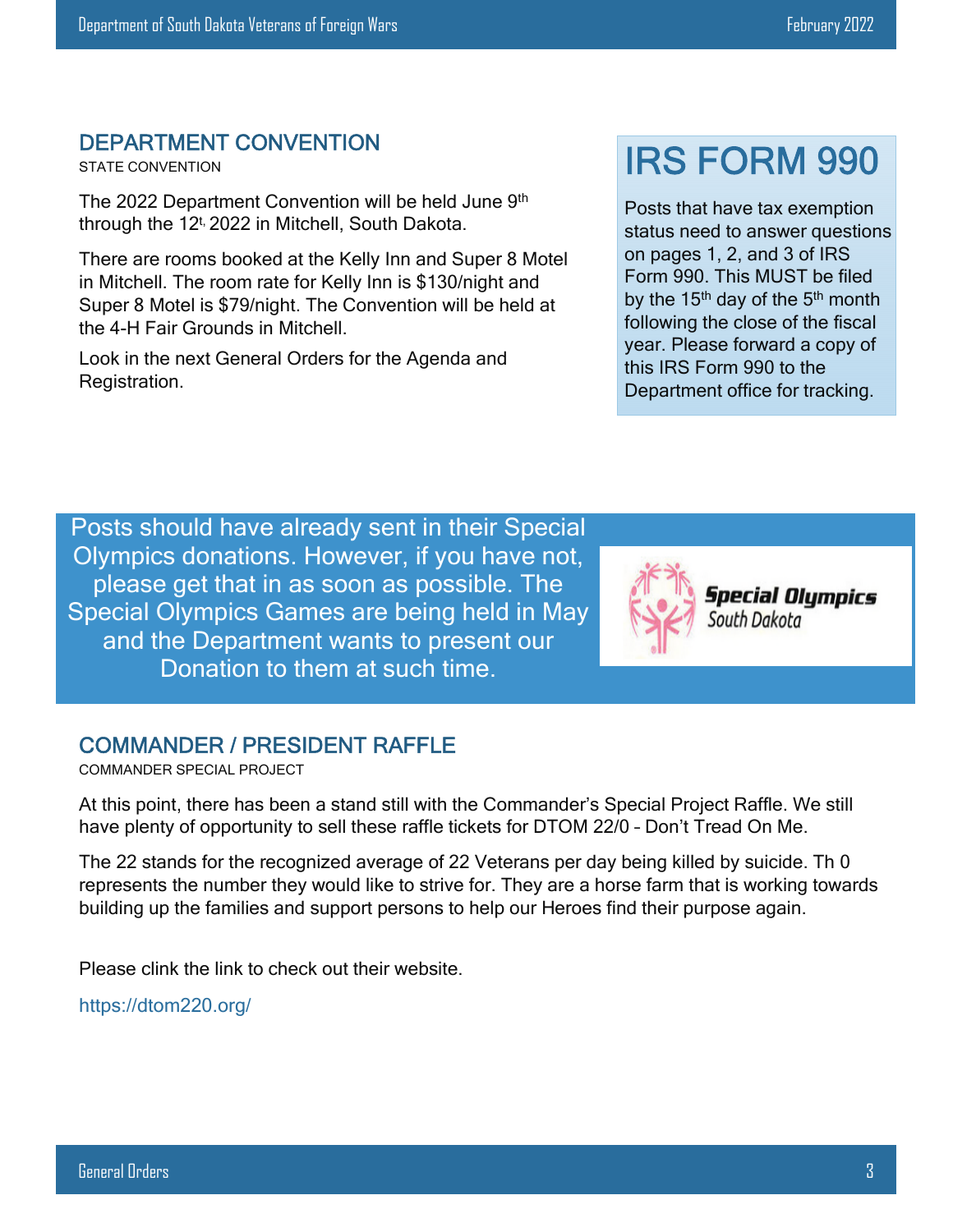Accidental Death and Dismemberment Insurance: Reminder, all unpaid members, lose all their VFW sponsored Accidental Death and Dismemberment Insurance. The amount depends on your membership status.

#### OFFICIAL:

#### **Anna Waltner**

Anna Waltner, Quartermaster / Adjutant Department of South Dakota Veterans of Foreign Wars

BY ORDER OF: **Barbara McKean** Barbara McKean, State Commander Department of South Dakota Veterans of Foreign Wars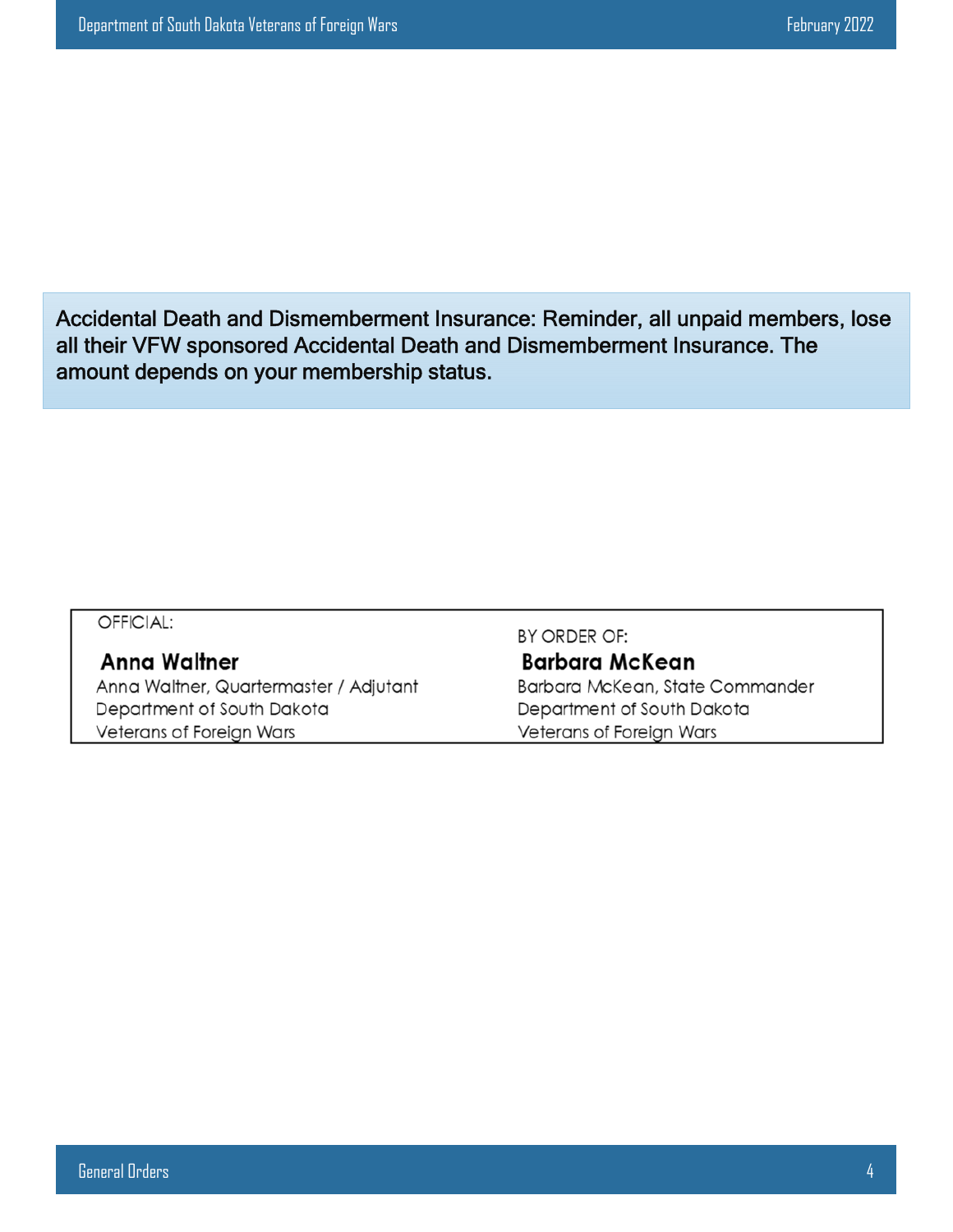#### Barbara McKean, Commander State Commander February 2022 General Orders

How is your Post & District doing on selling the Commander/President Project Raffle Tickets? Need any tickets, call Anna Waltner at the Dept office at 605-332-7441 and she'll mail them to you. I'm asking that you please sell the tickets you have in your possession. Ticket stubs and money should be mailed to the Dept office. Thank you for your assistance with this.

Membership! Is your Post at 100 +1% yet? If not, what can we do to help? Call Dave Baumiller, Dept JVC at 605-593-3389! He can help you with all your membership needs.

Need help with the Dashboard updates? Let us know and we will set up a training session. This year every Post Adjutant MUST make their own updates in the OMS Dashboard. If you Post needs assistance, please contact Anna Waltner at the Dept office for help!

#### Upcoming events:

District Meetings: Mid-Winter – Jan/Feb 2022

- District #1 Feb 20 at 1 pm at SF Post (Tom Hafner)
- District #7 Feb 6 at 2 pm at Armour Post (Barbara McKean)

Feb 27 – Mar 3, 2022 – Legislative Conference in Washington, DC – Rick Williamson Only

If there is anything I can do to assist, please give me a call. Thanks again for your support and I look forward to hearing from you.

#### Barbara K. McKean

Barbara McKean Barbara.mckean@ujs.state.sd.us 605-630-0771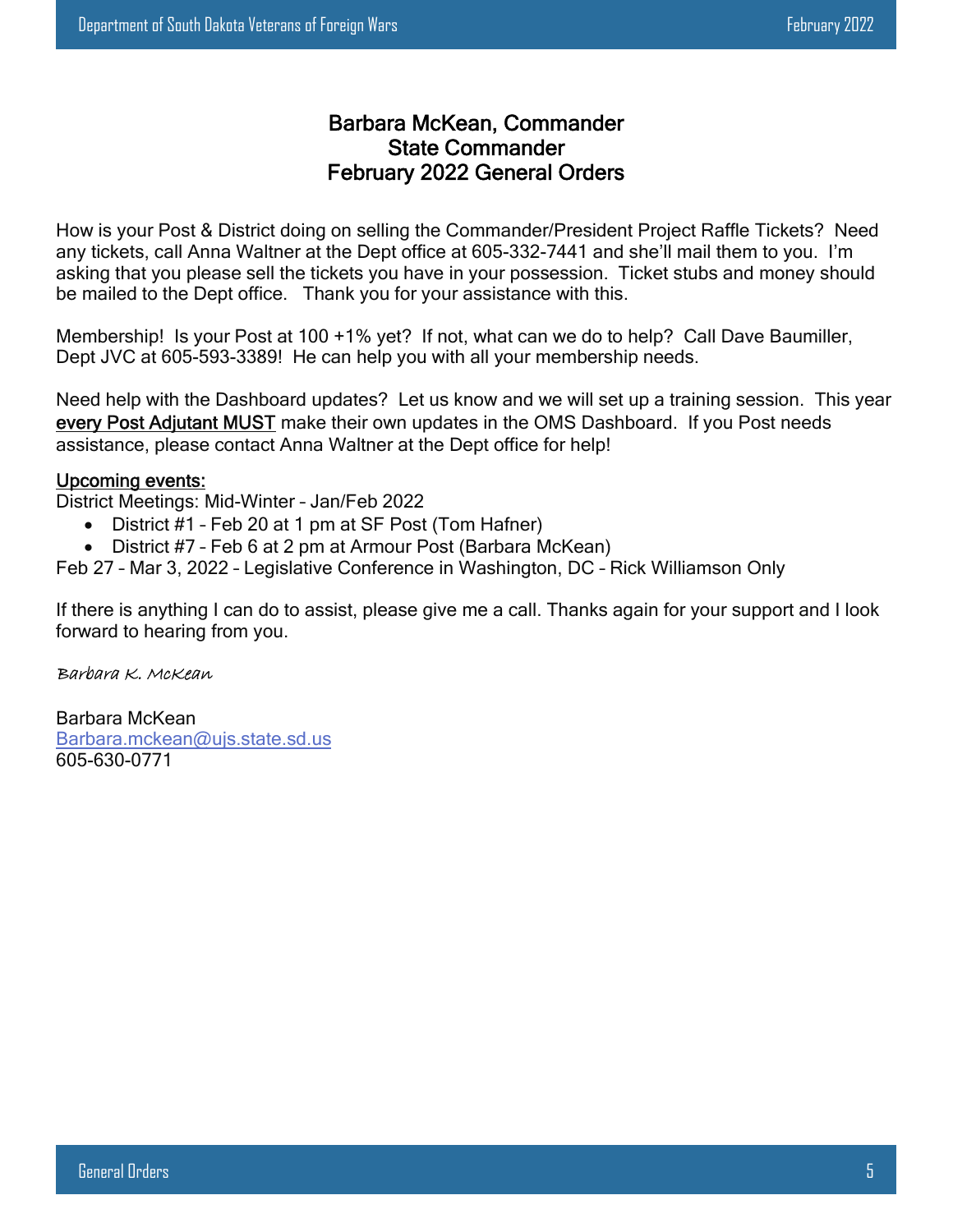#### **SENIOR VICE COMMANDER**

#### **FEBRUARY GENERAL ORDERS**

First, thank you to the Posts who submitted entries for the Public Servant Award – Aberdeen, Brandon, Custer, Deadwood, Huron, Mitchell, Parkston, Pierre, Sioux Falls, and Vermillion. We had eighteen entries combined. A very respectable amount, thank you again. Commander McKean will announce those selected as winners during the State Convention. Those selected have been forwarded to National for judging.

Following is an update from last month's General Orders concerning Memorial Day and Veterans Day Reports. Additional **Memorial Day Reports** have been received from the following Posts: D1-Sioux Falls; D4-Redfield, Milbank; D6-Mobridge; D10-Belle Fourche. As a Department we are over 73%. Additional **Veterans Day Reports** have been submitted by: D1-Sioux Falls, Brandon; D4-Redfield, Milbank; D6-Aberdeen, Mobridge; D7- Chamberlain; D10-Sturgis, Belle Fourche, Spearfish. Over 58% as a Department. If you have not submitted either report, please do so. Negative Reports are required.

Loyalty Day should be on your calendar. Appoint your Chairperson, schedule your event and submit your Report. The Post All-State selection committee will be meeting in early May; so, to receive credit submit your Report accordingly. Thank you in advance for your participation.

Our Department keeps up the steady march to 100% in Membership. We must step up the pace. We currently have eleven Posts at 100% or greater. Our goal for February should be to at least double that amount. A very attainable goal as the Department has twenty-six Posts who need ten or less members to reach Quota. Do not relax Recruiting and Retention now.

Remember the Veterans and families who may need your assistance during the upcoming months. A phone call may be just what they need.

If I can be of any assistance contact me at the email or phone number (leave a message if no answer) listed below.

Tom Hafner Sr. Vice Commander Perseverance & Integrity tbmhafner@santel.net // 605-661-2750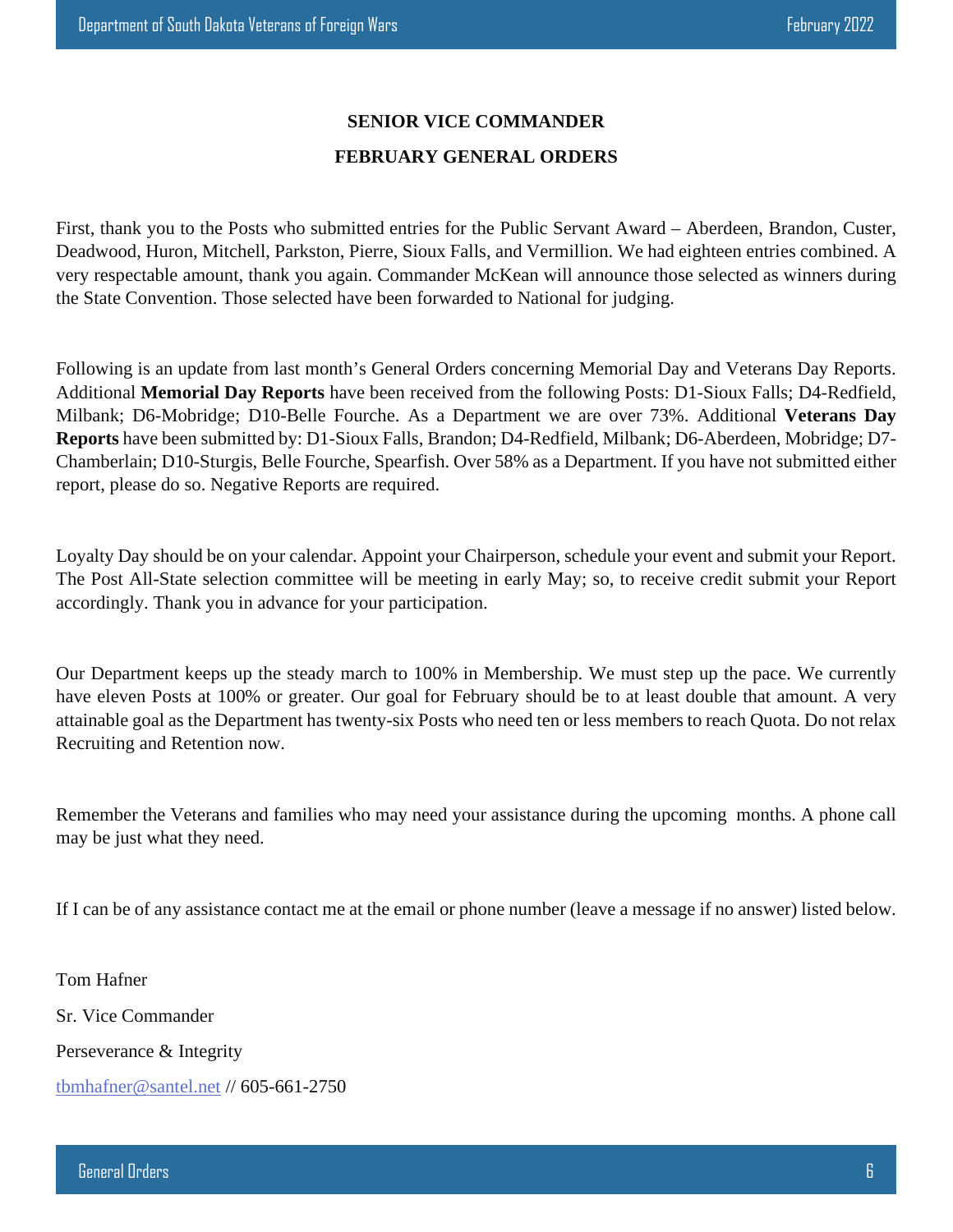General Orders Membership

Department needs 7,111 for 100%, we're currently at 90.43%.

We currently have 140 expired members within in Districts, 1, 4, 7 and 10. We need to work on those presently-expired and unpaid members. District 6 has no expired members at this time—"atta boy" to them!

#### **Posts at 100%**

| District | Post                      |
|----------|---------------------------|
|          | 4726 and 3728             |
| 4        | 6361                      |
| 6        | 8530                      |
| 7        | 1353, 3298, 6436 and 7319 |
| 10       | 2730, 2969, and 3472      |

Thank you for allowing me to serve as your Jr. Vice Commander Dave Baumiller, JVC

Greetings everyone. I want to Thank Commander Barbara McKean on the appointment as the Veteran Service Officer. This is a great honor to be able to continue to serve all of you. For my day job I am the Yankton County Veteran Service Officer. I am still learning (which in this job you are always learning) so please be patient with me, but I have a great group of mentors. A few things I wanted to push out that I have discussed in the past, but still important to put out is for those in Gulf War to those in post 9/11 Middle East deployments there are the 3 Presumptive for exposure. Those are sinusitis, rhinitis, and asthma, and if you were diagnosed with any one of those conditions you should be filing a claim. If you have shown symptoms of these (most common I use is having seasonal allegories, but didn't have them before deployment) we should talk. If you have filed for these conditions in the past and were denied you need to appeal the decision. The VA will not be utilizing the Nehmer Law on these conditions. The Nehmer Law has been utilized for Agent Orange presumptive conditions. What happens with the Nehmer Law is that if you filed for a disability in the past that you were denied and now becomes a presumptive the VA will automatically relook at that claim and back date it. They are currently in the process of completing this for the last presumptive conditions for Agent Orange, and man are they sneaky on how they award the compensation. Please reach out to me with any questions. My work contact Information is:

 $\_$  , and the contribution of the contribution of  $\mathcal{L}$  , and  $\mathcal{L}$  , and  $\mathcal{L}$  , and  $\mathcal{L}$ 

Office: 605-260-4420

Work Cell: 605-464-0187

Personal: 605-770-1030 (After 5 and weekends)

Work email: yc-cvso@co.yankton.sd.gov

Personal email: cody.mangold@hotmail.com

Cody Mangold

Service Officer

General Orders 7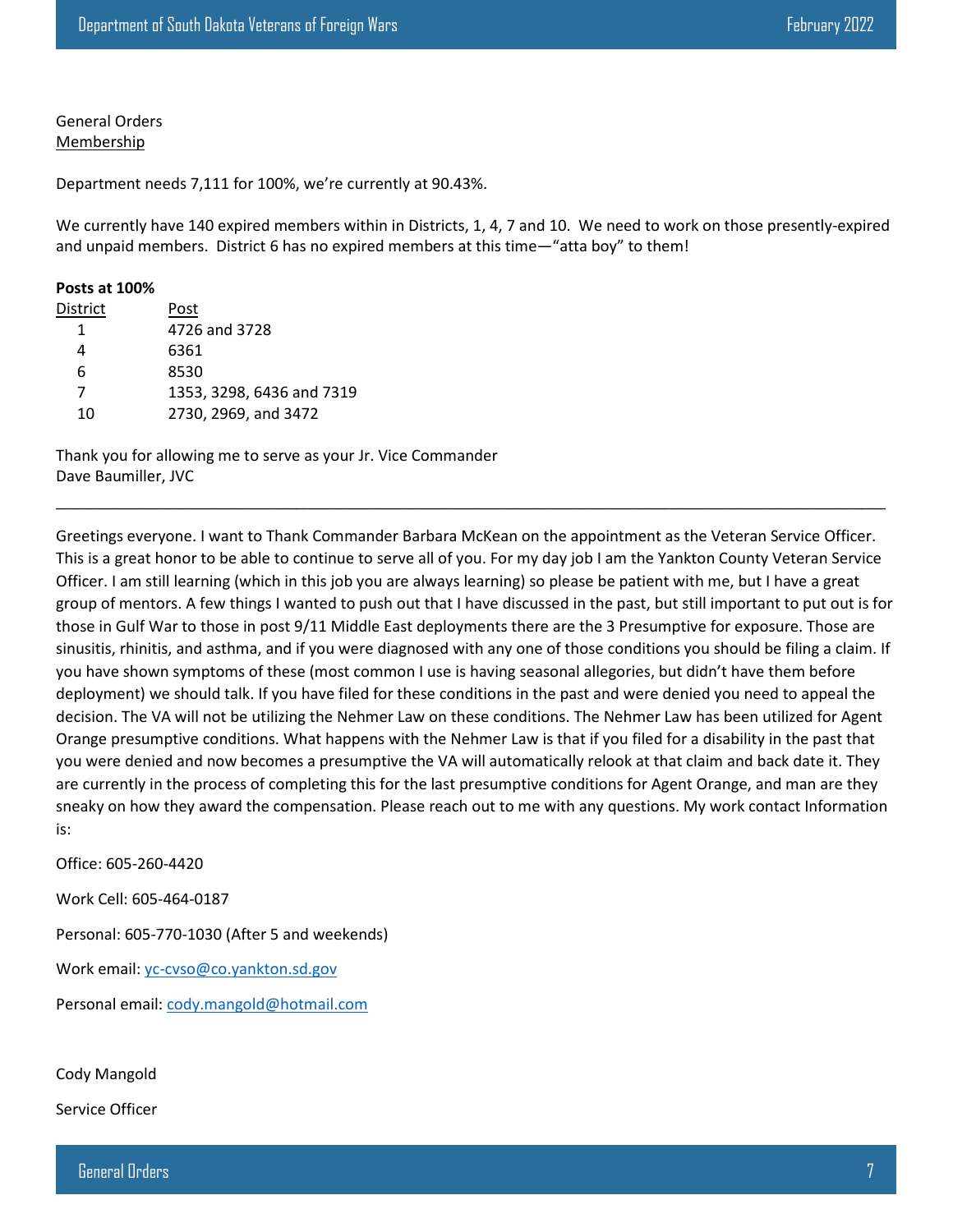# **VFW POST 8530 South Dakota Pheasant Hunt**

November 8 - 12, 2022 Gettysburg, SD

## Description

The hunt is an all-inclusive SD pheasant hunt. Travel lodging, meals, ammunition, bird-cleaning are included. To qualify participants must provide a copy of his/her DD-214 with Purple Heart award designation and honorable discharge.

For consideration DD-214 and contact information must be received by July, 15.

Contact information cant be sent to: SD Decorated Pheasant Hunt c/o Lonny Potts 313 W King Ave Gettysburg, SD 57442 605-769-0385

General Orders 8 and 2007 September 8 and 2007 September 8 and 2007 September 8 and 2007 September 8 and 2007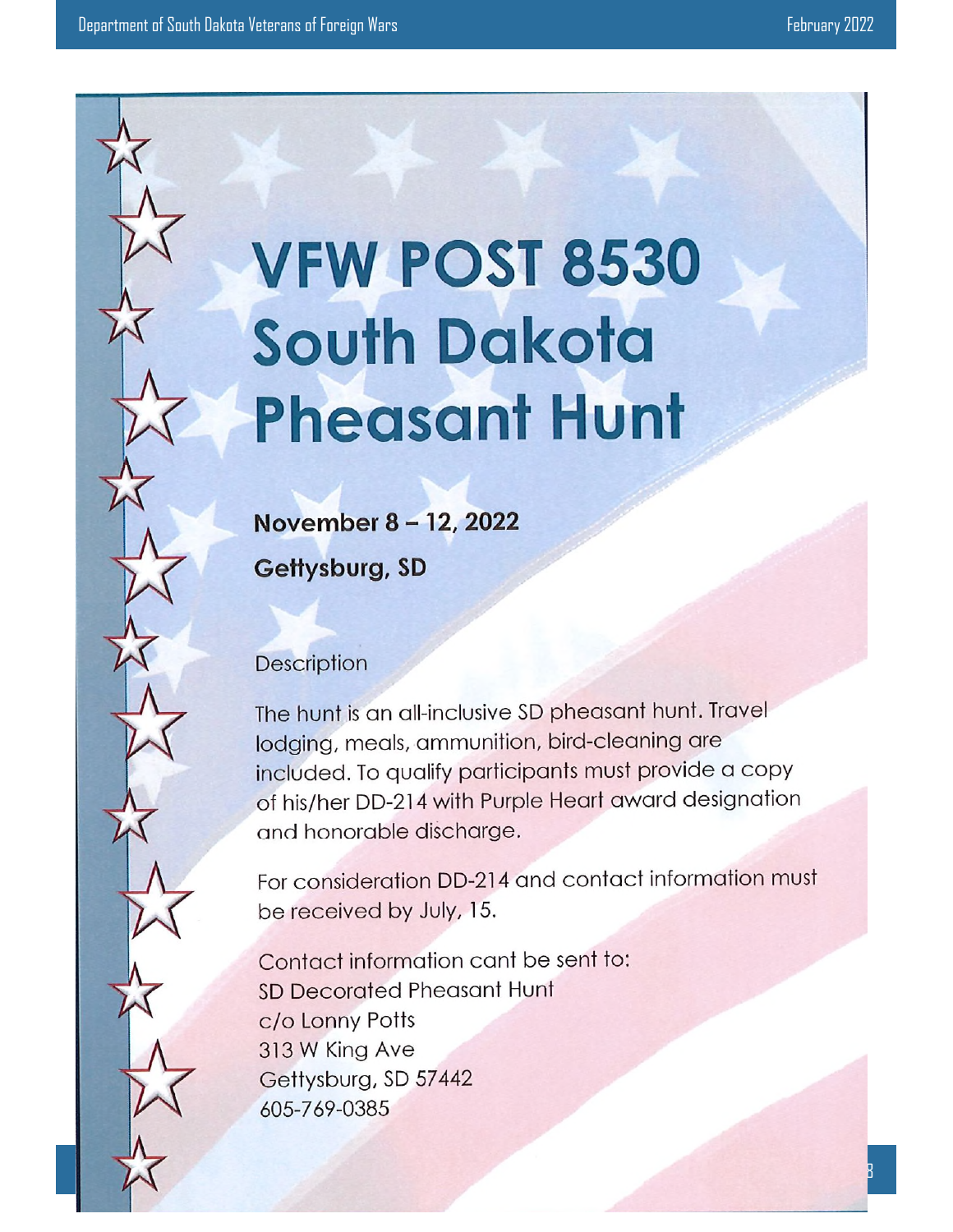### Department of South Dakota VFW Voice of Democracy 2022 Winner

"America: Where do we go from here?"

### By: Kathryn Doom

On September Ilth, 2001, America launched into a new period in her history: the war on terror. Now, the world watches as America withdraws its forces from Afghanistan, bringing an end to this era. Although many will always remember the 9/11 attacks and turmoil that followed, my generation, the future of America, will not. Today, we hold a blank slate, an opportunity to write a new outline for the future of America.

What will be our new thesis? "Every dream starts with a dreamer," Harriett Tubman once said, and America has certainly never run out of dreamers. 245 years ago, our founding fathers dreamt of a government of the people, by the people, for the people. 158 years ago, Abraham Lincoln, along with countless others, dreamt of freedom for all, regardless of race. 58 years ago, Martin Luther King dreamt that "every valley be exalted, every hill and mountain be made low." And every day, our military forces and veterans, put their lives at risk for the dream of a safer America. So who are our dreamers today? The students writing on this very prompt. The 6-year-old who asked you what "democracy" meant this morning.

Ralph Waldo Emerson once took up his well-worn pen and wrote "America is another name for opportunity. Our whole history appears like a last effort of divine providence on behalf of the human race." From its conception, America has acted as a precedent for the world. From securing the blessings of liberty to ourselves and our posterity to touching the moon, our influence has undoubtedly inspired countless others. Because of this position of power among the countries of the world, we must ensure that our image is one to be highly respected.

Hundreds of years ago, William of Ockham introduced the theory of Occam's Razor. Essentially, when faced with a problem, the most frequent answer is that which is simplest: going

back to the basics. This is what I propose for America: going back to the basics. What has been the dream for our country since its beginning? The pursuit of liberty and justice for all. This fundamental necessity transcends time. Mountains will always exist to ascend, new ideas will always exist to be shared. This was what our forefathers envisioned for the country, and they wrote it into our constitution. But could they ever have foreseen Ruth Bader Ginsburg standing before the Supreme Court, arguing for the rights of women? Even though we have reached further than the horizon of our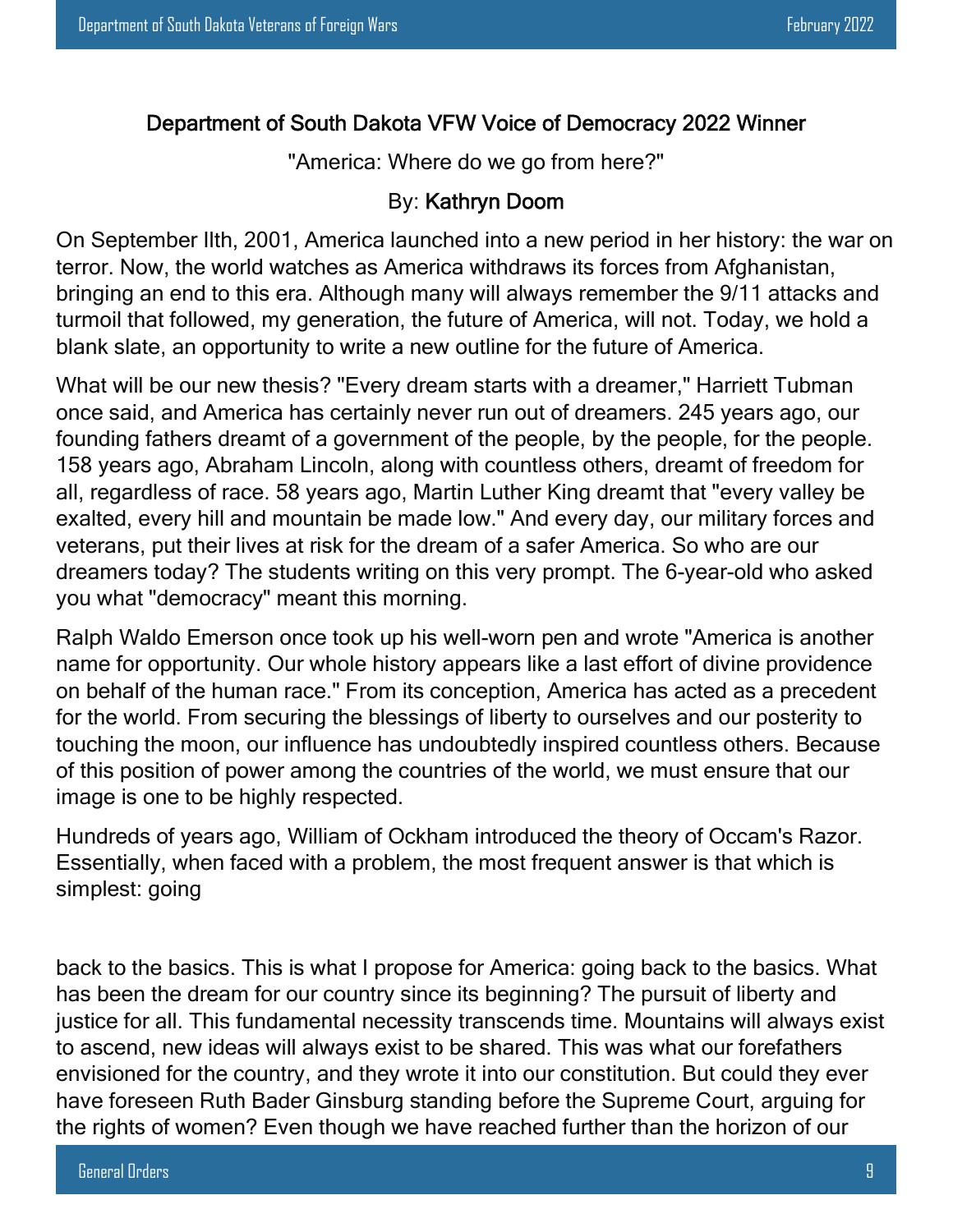ancestors' dreams, we can not give into stagnation. We can see over the hill, to an even brighter horizon.

Life, liberty, and the pursuit of happiness are not what America gives us but what we give to America. The past few years have been pervaded with political divides. However, the COVID pandemic has taught us the importance of protecting our communities and serving others. Now, perhaps more than ever, the call to unity rings across the nation. We must decide whether we will become the "indivisible" nation we claim to be and strive for progress and growth together or use our split opinions as an excuse for inaction. Can we ignore these invisible political boundaries to acknowledge what brings us together? Each American is united by the dream of democracy and love for their countrymen. Continuing to "cancel" those of differing opinions leads only to the detriment of the nation. We are the American mosaic, not a melting pot, as Jimmy Carter once declared, and each and every opinion adds value to our identity.

What will we choose: growth or stagnation? What will be the first action carved into this

blank slate? We are the dreamers of America. The responsibility of upholding the American paragon is ours. We must scale the mountain before us to allow future generations to see the brilliance of the next horizon. We must do this hand-in-hand, letting the world know America will not be divided.